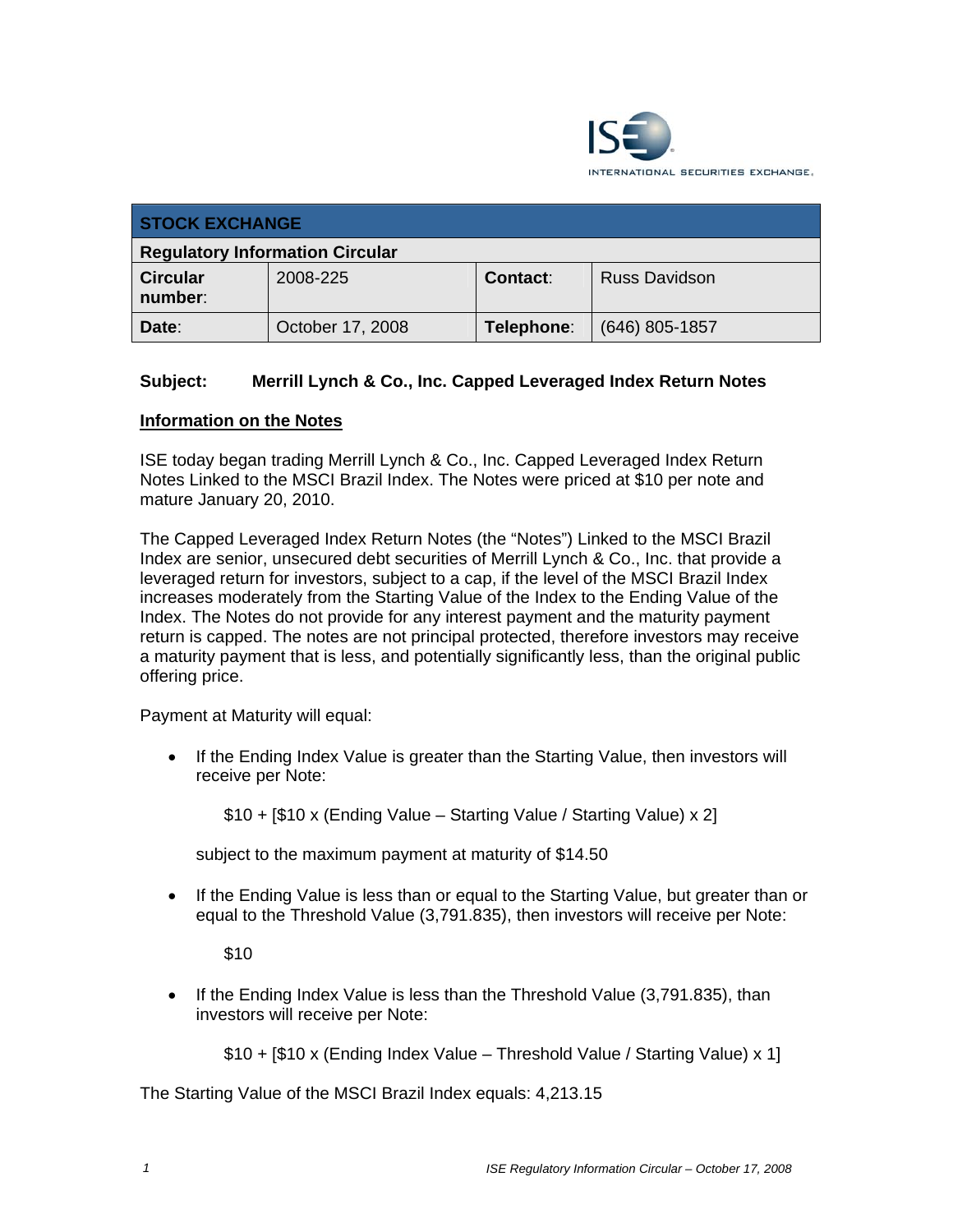It is expected that the market value of BPF will depend substantially on the value of the MSCI Brazil Index and be affected by a number of other interrelated factors including, among other things; the general level of interest rates, the volatility of the Index, the time remaining to maturity, the dividend yields of the stocks comprising the Index, and the credit ratings of the Issuer.

Contact your Tax Advisor for information concerning taxation.

Trading in the shares on ISE is on a UTP basis and is subject to ISE equity trading rules. The shares will trade from 9:00 a.m. until 4:00 p.m. Eastern Time. Equity Electronic Access Members ("Equity EAMs") trading the shares during the Pre-Market Session are exposed to the risk of the lack of the calculation or dissemination of underlying index value or intraday indicative value ("IIV"). For certain derivative securities products, an updated underlying index value or IIV may not be calculated or publicly disseminated in the Pre-Market hours. Since the underlying index value and IIV are not calculated or widely disseminated during Pre-Market hours, an investor who is unable to calculate implied values for certain derivative securities products during Pre-Market hours may be at a disadvantage to market professionals.

Equity EAMs also should review NASD Notice to Members 03-71 for guidance on trading these products. The Notice reminds members of their obligations to: (1) conduct adequate due diligence to understand the features of the product; (2) perform a reasonable-basis suitability analysis; (3) perform customer-specific suitability analysis in connection with any recommended transactions; (4) provide a balanced disclosure of both the risks and rewards associated with the particular product, especially when selling to retail investors; (5) implement appropriate internal controls; and (6) train registered persons regarding the features, risk and suitability of these products.

**This Regulatory Information Circular is not a statutory Prospectus. Equity EAMs should consult the Trust's Registration Statement, SAI, Prospectus and the Fund's website for relevant information.**